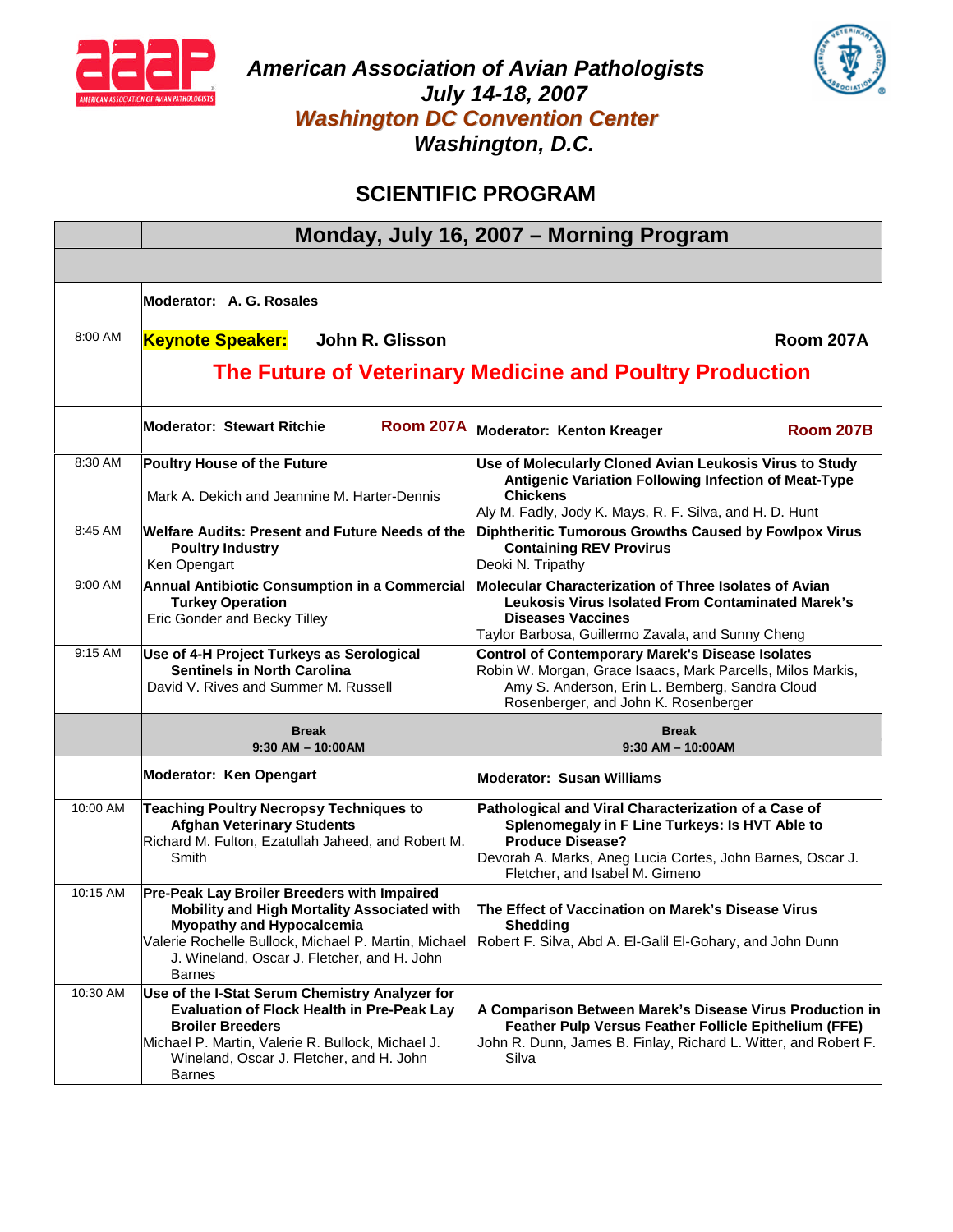|          | Monday, July 16, 2007 - Morning Program                                                                                                                                                                                       |                                                                                                                                                                                                                                                                                                  |
|----------|-------------------------------------------------------------------------------------------------------------------------------------------------------------------------------------------------------------------------------|--------------------------------------------------------------------------------------------------------------------------------------------------------------------------------------------------------------------------------------------------------------------------------------------------|
|          | <b>Room 207A</b>                                                                                                                                                                                                              | Room 207B                                                                                                                                                                                                                                                                                        |
| 10.45 AM | Incubation Conditions and Leg Health in Large<br><b>High Yield Broilers</b><br>Edgar O. Oviedo-Rondón, Mike Wineland, Sarah<br>Funderburk, Heather Cutchin, John Small, and<br>Mike Mann                                      | <b>Effect of Vaccination on the Development of Marek's</b><br><b>Disease Virus-Induced Eye Lesions</b><br>Arun K.R. Pandiri, Aneg Lucia Cortes, and Isabel M. Gimeno                                                                                                                             |
| 11:00 AM | in Broilers: Additional Findings<br>Kelli Jones, H. John Barnes, Kenneth C. Powell, and<br>Suzanne Y. Stamey                                                                                                                  | Vertebral Canal Stenosis as a Cause of Lameness Relationship Between Load of Marek's Disease Vaccine<br>DNA in Peripheral Blood and Level of Protection<br>Aneg Lucia Cortes and Isabel M. Gimeno                                                                                                |
| 11:15 AM | State Quarantines of Respiratory Disease Found<br>at Auction: Lessons Learned<br>Donna J. Kelly                                                                                                                               | Pathogenesis of Serotype 1 Marek's Disease Vaccines in<br>the Lung<br>Isabel M. Gimeno and Aneg L. Cortes                                                                                                                                                                                        |
| 11:30 AM | <b>Chromium Associated Discoloration of Egg Yolks</b><br>in a Backyard Flock<br>H. M. Opitz, Tiffany A. Wilson, Bruce R. Hoskins,<br>Dawna J. Beane, and Xi Wang                                                              | Recombinant Marek' disease virus lacking the oncogene<br>Meg as a candidate for future control of Marek's disease<br>in chickens<br>Lucy F. Lee, Sanjay Reddy and Kenton Kreager                                                                                                                 |
| 11:45 AM | Differential Diagnosis of Liver Hemorrhage in<br><b>Laying Hens</b><br>Craig Riddell                                                                                                                                          | <b>Functions of Marek's Disease Virus MicroRNAs</b><br>Robin W. Morgan, Amy S. Anderson, Erin L. Bernberg, Emily<br>Huang, Grace Isaacs, Milos Markis, and Joan Burnside                                                                                                                         |
|          | <b>LUNCH</b><br>NOON-1:00 pm<br>Monday, July 16, 2007 – Afternoon Program                                                                                                                                                     |                                                                                                                                                                                                                                                                                                  |
|          | <b>Moderator: Hector Cervantes</b>                                                                                                                                                                                            | <b>Moderator: Richard Fulton</b>                                                                                                                                                                                                                                                                 |
| 1:00 PM  | <b>Field Experiences in Commercial Broilers with</b><br>an <i>In Ovo</i> Coccidiosis Vaccine<br>Andrea J. Sinclair, David Kelly, Rebecca Poston,<br>Cherilyn Heggen-Peay, Larry Charniga, Lynn<br>Murray, and Vivian Doelling | Evaluation of Different Hemagglutinin-Neuraminidase (HN)<br><b>Chimeras Using a Newly Developed Reverse Genetic</b><br>System Based on the Mesogenic Anhinga Newcastle<br><b>Disease Virus Strain</b><br>Carlos Estevez, Qingzhong Yu, Daniel King, and Patti Miller                             |
| 1:15 PM  | <b>Eimeria Shedding Patterns Under Various</b><br><b>Environmental and Coccidiosis Management</b><br><b>Programs</b><br>Linnea J. Newman and Greg F. Mathis                                                                   | Newcastle Disease Virus Isolates from US Waterfowl Reveal<br>Novel Genomic Subgroups with Diverse and Evolving<br>Genetics<br>L. Mia Kim, Daniel J. King, David E. Swayne, David Stallknecht,<br>Richard D. Slemons, Janice C. Pedersen, Dennis A. Senne,<br>Kevin Winker, and Claudio L. Afonso |
| 1:30 PM  | <b>Comparison of Eimeria Species Composition</b><br>Between High-Performance and Low-<br><b>Performance Broiler Operations</b><br>Mark C. Jenkins, Spangler Klopp, Donald Ritter, and<br>Katrzyna Miska                       | Presence of Newcastle Disease Virus and Avian Influenza<br>Virus in Wild Birds at the Peruvian Cost<br>Armando Gonzalez, Eliana Icochea, Rosa Gonzalez, Bruno<br>Ghersi, and David Blazes                                                                                                        |
| 1:45 PM  | Analysis of Gene Expression in the Intracellular<br>Stages of the Poultry Parasite, Eimeria<br>acervulina<br>Katarzyna B. Miska and Raymond H. Fetterer                                                                       | <b>Isolation of Exotic Newcastle Disease Virus (ENDV) from</b><br><b>Field Collected Flies and Experimental ENDV Infections</b><br>of Three Arthropod Species<br>Daniel J. King, Seemanti Chakrabarti, Claudio L. Afonso, Alec C.<br>Geery, Carol J. Cardona, and David E. Swayne                |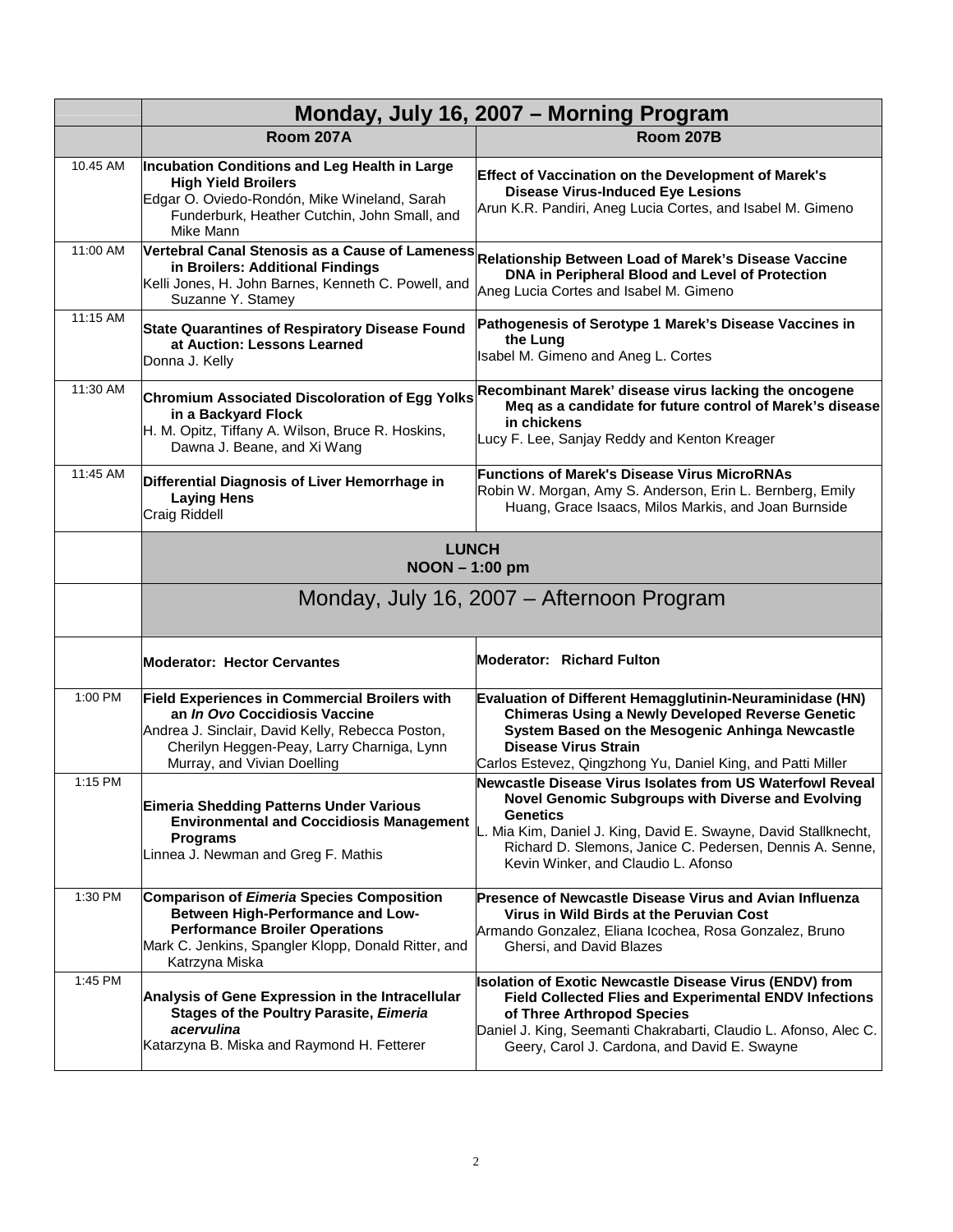|         |                                                                                                                                                                                                                                                                                | Monday, July 16, 2007 - Afternoon Program                                                                                                                                                                                                                                             |
|---------|--------------------------------------------------------------------------------------------------------------------------------------------------------------------------------------------------------------------------------------------------------------------------------|---------------------------------------------------------------------------------------------------------------------------------------------------------------------------------------------------------------------------------------------------------------------------------------|
|         | <b>Room 207A</b>                                                                                                                                                                                                                                                               | <b>Room 207B</b>                                                                                                                                                                                                                                                                      |
| 2:00 PM | Characterization of Novel Lytic Peptide Secreted by<br>Intestinal Intraepithelial Lymphocytes Infected<br>with Coccidia<br>Hyun S. Lillehoj, Sung Hyun Lee, Doug Bannerman, and<br>Yeong H. Hong                                                                               | The Macroscopic and Microscopic Pathology<br><b>Associated with Outbreaks of Exotic Newcastle</b><br>Disease in Commercial Poultry, and Pigeon<br><b>Paramyxovirus Infection in Laughing Doves</b><br>(Streptopelia Senegalensis) in South Africa<br>Neil M. Duncan and Emily P. Lane |
| 2:15 PM | The Use of Chlorine Dioxide as a Disinfectant in a<br><b>Broiler Hatchery</b><br>Mark Burleson, Phil Stayer, John Smith, and Joel Tenney  Jean-Luc Guerin, Bertrand Grenier, Cyril Boissieu, and                                                                               | A "Poult Enteritis Mortality Syndrome" in Guinea fowl: a<br><b>Pathological and Etiological Study</b><br>Caroline Lacroux                                                                                                                                                             |
|         | <b>Break</b><br>$2:30$ PM $-3:00$ PM                                                                                                                                                                                                                                           | <b>Break</b><br>$2:30$ PM $-3:00$ PM                                                                                                                                                                                                                                                  |
|         | <b>Moderator: Suzanne Young Stamey</b>                                                                                                                                                                                                                                         | <b>Moderator: Singh Dhillon</b>                                                                                                                                                                                                                                                       |
| 3:00 PM | <b>Enumerating Salmonella in Poultry Samples using a</b><br><b>DNA Sequence Capture Combined with Q-PCR</b><br>Randall S. Singer and Janet M. Anderson                                                                                                                         | <b>Newcastle Disease Virus Vaccine Potency</b><br><b>Determination</b><br>Karen A. Liljebjelke, Darrell R. Kapczynski, and Daniel J.<br>King                                                                                                                                          |
| 3:15 PM | Is Salmonella Enterica Kentucky a Newly Emergent,<br><b>Poultry Adapted Strain?</b><br>John J. Maurer, Adriana Pedroso, Margie D. Lee, Holly<br>Sellers, Erich Linnemann, and Katherine Zamperini                                                                              | Avian Adeno-Associated Virus-Based Expression of<br>the Newcastle Disease Virus HN Protein for<br><b>Poultry Vaccination</b><br>Francisco Perozo, Pedro Villegas, Carlos Estevez, Ivan<br>Alvarado, and Linda Purvis                                                                  |
| 3:30 PM | Discrimination Between Strains of Salmonella<br><b>Enteritidis PT13 and PT13a by Comparative</b><br><b>Genome Sequencing of the Virulence Plasmid</b><br>Jean Guard-Bouldin, Cesar Morales, Adam B. Olson, and<br>Matthew W. Gilmour                                           | Development of a Quantitative Light Cycler Real-Time<br><b>PCR for the Detection of Fowl Adenoviruses</b><br>Eva Nagy, Nadya Romanova, and Juan Carlos Corredor                                                                                                                       |
| 3:45 PM | Crop Isolated Lymphoid Follicles and Ileal Peyer's<br>Patches in Egg-Layer Hens Challenged with<br>Salmonella Enterica Enteritidis<br>Lara E. Vaughn, Peter S. Holt, Randle W. Moore, and<br>Richard K. Gast                                                                   | Multiple Expressions of Inclusion Body Hepatitis<br>P. A. Stayer, C. Gabriel Senties, and John El-Attrache                                                                                                                                                                            |
| 4:00 PM | Oligodeoxynucleotides Containing CpG Motifs (CpG-<br><b>ODN) Confer Protection Against a Lethal</b><br>Challenge of Salmonella typhimurium Septicemia<br>in Neonatal Broilers<br>Susantha Gomis, Azita Taghavi, Lorne Babiuk, Andrew                                           | Physiochemical and Molecular Characterization of<br>Adenovirus-Like Virus (Isolate R11/3), The Putative<br><b>Etiology of Transmissible Viral Proventriculitis</b><br>James S. Guy, John Barnes, and Fred Fuller                                                                      |
|         | Potter, Brenda Allan, George Mutwiri, and Andrew<br>Van Kessel                                                                                                                                                                                                                 |                                                                                                                                                                                                                                                                                       |
| 4:15 PM | <b>Construction and Evaluation of Recombinant</b><br>Salmonella Vaccines Expressing Eimeria Antigen<br>SO7                                                                                                                                                                     | <b>Histopathology of Transmissible Viral Proventriculus</b><br>Caused by Adenovirus-Like Virus (Isolate R11/3)                                                                                                                                                                        |
|         | Viollca Konjufca, Maria-Dolores Rodrigues, Mark Jenkins,<br>Shifeng Wang, and Roy Curtiss III                                                                                                                                                                                  | H. John Barnes and James S. Guy                                                                                                                                                                                                                                                       |
| 4:30 PM | Effects of RofenAid® Impact on Salmonella<br>Enumeration in the Intestine and Litter and on<br>Performance of Male Broiler Chickens after a<br><b>Challenge with Salmonella and a Mixed Culture</b><br>of Coccidia<br>Sharon Heins Miller, Charles Hofacre, and Greg F. Mathis | <b>Effect of Maternal Antibodies on Vaccine-Induced</b><br><b>Protection of Turkey Poults Against Virulent Avian</b><br>Metapneumovirus Subtype C Challenge<br>Binu Velayudhan, Sally Noll, Sagar Goyal, David Halvorson,<br>and Kakambi Nagaraja                                     |
| 4:45 PM | <b>ADJOURN</b>                                                                                                                                                                                                                                                                 | <b>ADJOURN</b>                                                                                                                                                                                                                                                                        |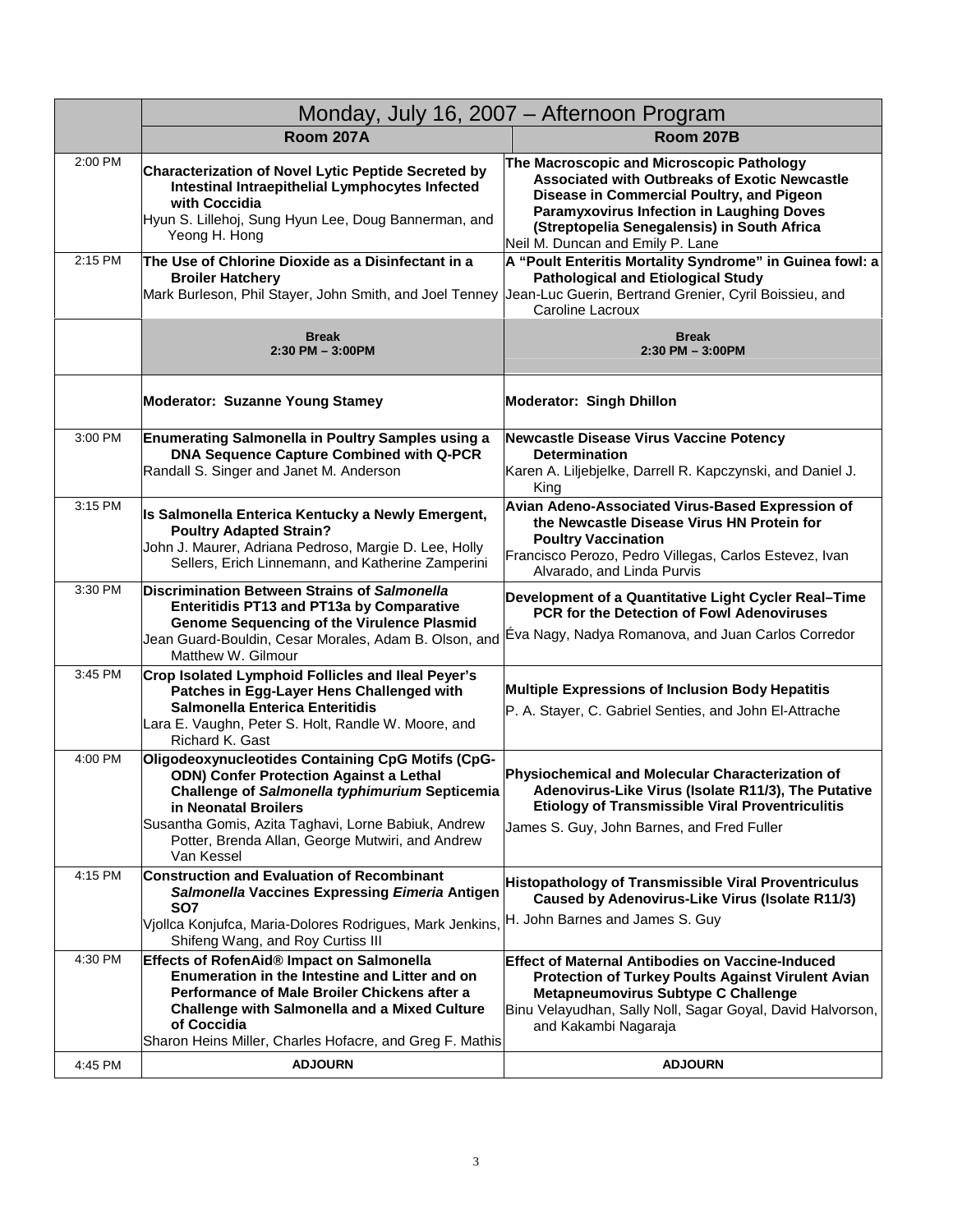|         | Tuesday, July 17, 2007 - Morning Program                                                                                                                                                                                                                                              |                                                                                                                                                                                                                         |  |
|---------|---------------------------------------------------------------------------------------------------------------------------------------------------------------------------------------------------------------------------------------------------------------------------------------|-------------------------------------------------------------------------------------------------------------------------------------------------------------------------------------------------------------------------|--|
|         | <b>Room 207A</b>                                                                                                                                                                                                                                                                      | <b>Room 207B</b>                                                                                                                                                                                                        |  |
|         | <b>Moderator: Timothy Cummings</b>                                                                                                                                                                                                                                                    | Moderator: Alejandro Banda                                                                                                                                                                                              |  |
| 8:00 AM | <b>Molecular Characterization of Reoviruses</b><br>Isolated from Broilers with Runting and<br><b>Stunting Syndrome Reveals a Lack of</b><br>Homogeneity with Current U.S. Vaccine<br><b>Viruses</b><br>Holly S. Sellers, Veronica Walker, Erich G.<br>Linnemann, and Guillermo Zavala | IFN-A Regulates Infectious Bursal Disease Virus Induced<br><b>Macrophage Activation</b><br>Mahesh Khatri and Jagdev M. Sharma                                                                                           |  |
| 8:15 AM | <b>Extensive Analysis of Pathogenicity Island PAI</b><br>1 <sub>APEC 01</sub> of Avian Pathogenic Escherichia coli<br>Subhashinie Kariyawasam, Lisa K. Nolan, and<br>Timothy J. Johnson                                                                                               | Cell-Mediated Immunity Induced by a Macrophage-Adapted<br><b>Infectious Bursal Disease Virus</b><br>Jagdev M. Sharma and Mahesh Khatri                                                                                  |  |
| 8:30 AM | Analysis of the Complete Genome Sequence of<br>an Avian Pathogenic Escherichia coli<br>Timothy J. Johnson, Subhashinie Kariyawasam,<br>J. Johnson, Curt Koetkott, Jerod A. Skyberg,<br>Aaron M. Lynne, James E. Johnson, and Lisa K.<br>Nolan                                         | <b>Identification of Infectious Bursal Diseases Viruses from</b><br><b>Several Countries</b><br>Yvonne Wannemuehler, Paul Mangiamele, Sara Pedro Villegas, Linda Purvis, Francisco Perozo, and Taylor<br><b>Barbosa</b> |  |
| 8:45 AM | <b>Evaluation of Differentially Expressed Proteins</b><br><b>Following Serum Exposure in Avian</b><br>Pathogenic Escherichia coli<br>Steven L. Foley, Cynthia Tyler, and Cheryl Lichti                                                                                                | Impact of IBD Vaccines on the Bursa and Other Immune<br><b>Tissues of Commercial Broilers</b><br>Enrique Montiel, Nikki Pritchard, and Julio Cruz-Coy                                                                   |  |
| 9:00 AM | Role of Large Plasmids in the Virulence of Avian<br>Pathogenic Escherichia coli<br>Melha Mellata and Roy Curtiss III                                                                                                                                                                  | Challenge Studies with Infectious Bursal Disease and<br><b>Chicken Anemia Virus Field Strains</b><br>Linda B. Purvis, Pedro Villegas, John Smith, and Francisco<br>Perozo                                               |  |
| 9:15 AM | E. coli Challenge Study in Commercial Broilers<br>by Either Respiratory or Skin Route of<br><b>Exposure and the Effect of Prior Vaccination</b><br>With a Live Attenuated (aro-A) E. coli<br>Kalen Cookson and Steve Davis                                                            | <b>Efficacy of a Vectorized Commercial Vaccine Against</b><br><b>Infectious Bursal Disease in Layers</b><br>Eliana Icochea, Blanca Talavera, Elmer Dávila, Rosa Gonzalez,<br>John Guzman, and Hermelinda Rivera         |  |
|         | <b>Break</b><br>$9:30$ AM $-$ 10:00AM                                                                                                                                                                                                                                                 | Break<br>$9:30$ AM $-$ 10:00 AM                                                                                                                                                                                         |  |
|         | <b>Moderator: Richard Chin</b>                                                                                                                                                                                                                                                        |                                                                                                                                                                                                                         |  |
|         | $10:00 - 10:30$ AM<br><b>Lasher History Lecture:</b>                                                                                                                                                                                                                                  | <b>Room 207A</b>                                                                                                                                                                                                        |  |
|         | <b>Richard Witter</b><br><b>SPEAKER:</b><br><b>Origin and Evolution of the American Association of Avian Pathologists: 50</b>                                                                                                                                                         |                                                                                                                                                                                                                         |  |
|         |                                                                                                                                                                                                                                                                                       | <b>Years of Dedication and Accomplishment</b>                                                                                                                                                                           |  |
|         | <b>AAAP Business Meeting</b><br><b>Room 207A</b><br>$10:30 - 12:00$ noon                                                                                                                                                                                                              |                                                                                                                                                                                                                         |  |
|         | Lunch<br>12:00 noon - 1:00 PM                                                                                                                                                                                                                                                         |                                                                                                                                                                                                                         |  |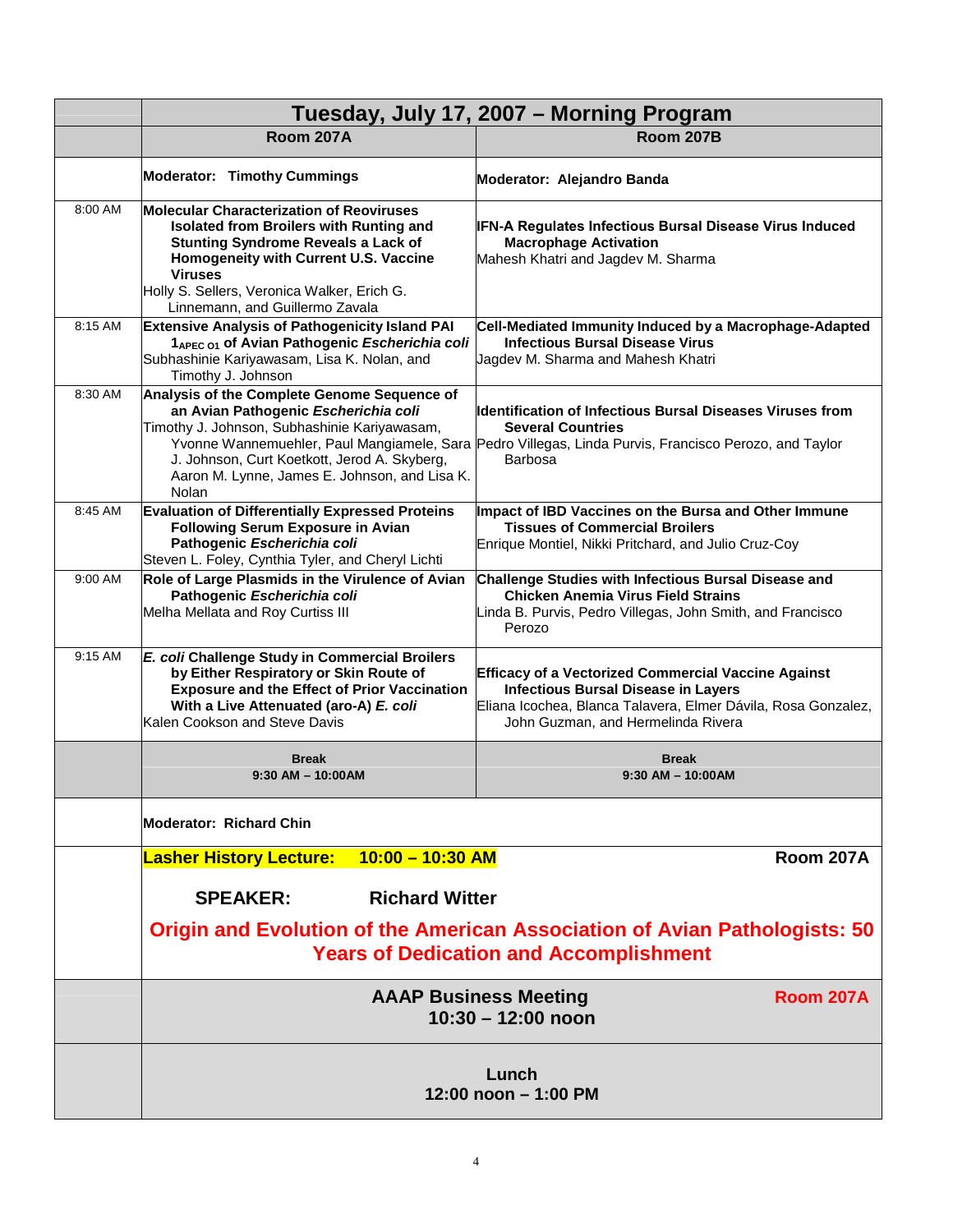|         | Tuesday, July 17, 2007 - Afternoon Program                                                                                                                                                                                                                                                                     |                                                                                                                                                                                                                                                                                                     |
|---------|----------------------------------------------------------------------------------------------------------------------------------------------------------------------------------------------------------------------------------------------------------------------------------------------------------------|-----------------------------------------------------------------------------------------------------------------------------------------------------------------------------------------------------------------------------------------------------------------------------------------------------|
|         | Room 207A                                                                                                                                                                                                                                                                                                      | Room 207B                                                                                                                                                                                                                                                                                           |
|         | Moderator: David Ley                                                                                                                                                                                                                                                                                           | Moderator: Peter Woolcock                                                                                                                                                                                                                                                                           |
| 1:00 PM | A Challenging Case of Suspected Mycoplasma<br>gallisepticum Infection in Broiler Breeders<br>Frederic J. Hoerr, Lanqing Li, Samuel Christenberry, and<br>C. Stephen Roney                                                                                                                                      | <b>REED RUMSEY AWARD:</b><br>Cellular and Cytokine Responses Associated with<br><b>Dinitrofluorobenzene-Induced Contact</b><br><b>Hypersensitivity in Chicken</b><br>M.F. Abdul-Careem, D. Bruce Hunter, Melissa D.<br>Lambourne, Hamid R. Haghighi, Niroshan Thanthrige-<br>Don, and Shayan Sharif |
| 1:15 PM | Epidemiology of Mycoplasma synoviae Isolates in<br>Georgia from 2000-Present<br>V. A. Laibinis, S. H. Kleven, Louise Dufour-Zavala, and<br>Guillermo Zavala                                                                                                                                                    | Serum and Yolk Antibody Titers in Late Stage Broiler<br><b>Embryos</b><br>Alan Avakian, Donald Link, and John Dickson                                                                                                                                                                               |
| 1:30 PM | The Evaluation of Mycoplasma gallisepticum<br><b>Challenge Routes</b><br>Naola Ferguson-Noel, Victoria A. Laibinis, Ziv Raviv, Ruth<br>S. Wooten, and Stanley H. Kleven                                                                                                                                        | Validation of a Multiplexed Fluorometric<br>Immunoassay™ (MFIA™) for Health Monitoring of<br><b>Specific Pathogen Free Chickens</b><br>Joe H. Simmons, Elena Seletskaia, Theodore Girshik,<br>Rajeev K. Dhawan, and William R. Shek                                                                 |
| 1:45 PM | Intraspecific Differentiating Real-Time PCR for<br>Mycoplasma gallisepticum Live Vaccine<br><b>Evaluation</b><br>Stanley H. Kleven, Ziv Raviv, Scott A. Callison, and N.<br>Ferguson-Noel                                                                                                                      | Bursal Disease-Marek's Disease Vaccine, Live Marek's<br>Disease Virus Vector, Serotype 3, (VAXXITEK™)<br><b>Vaccination Effect on NDV Vaccination Schedules</b><br>in Commercial Broiler Type Birds<br>Rafael Fernandez, Mike Mccabe, Francisco Rojo, and Julio<br>S. Cruz-Coy                      |
| 2:00 PM | Effects of TS-11 Strain Micoplasma Gallisepticum<br>Vaccination in Broiler Breeders Infection and<br>Immunity on the Breeders and Its Progeny<br>Francisco J. Rojo, Alejandro Rojas, and Rafael J.<br>Fernandez                                                                                                | Antibody-Antigen Complexes Protect Against Chicken<br><b>Infectious Anemia Virus Infection</b><br>Karel A. Schat, Priscilla H. O'Connell, and Michael S.<br>Piepenbrink                                                                                                                             |
| 2:15 PM | <b>Effect of Selected Water Temperatures Used in</b><br>Mycoplasma gallisepticum Vaccine<br>Reconstitution/Dilution on Color Change Units at<br><b>Selected Time Intervals</b><br>Scott L. Branton, Spencer A. Leigh, William B. Roush,<br>Jody L. Purswell, Hammed O. Olanrewaju, and<br>Stephanie D. Collier | The Effect of Vaccination Against Chicken Anemia Virus<br>on Colonization, Shedding and Susceptibility to<br>Infection with Salmonella typhimurium in Broilers<br>Franz Sommer and Carol J. Cardona                                                                                                 |
| 2:30 PM | Use of the Microdilution Method for the Detection of<br>the In Vitro Antimicrobial Susceptibility Against<br><b>Avian Mycoplasmas</b><br>Ariel M. Ortiz, Ernesto P. Soto, and Clemente F. Lemus                                                                                                                | A Study of the Viral Shed of Laryngotracheitis in<br><b>Cornish Birds at the Processing Plant During a</b><br>Regional Outbreak and Area Wide LT Vaccination<br>Bret Rings and Steve Breeding                                                                                                       |
| 2:45 PM | Antibiotic Resistance in Mycoplasma gallisepticum<br>and Mycoplasma synoviae Isolates from Meat-<br><b>Type Turkeys in Israel</b><br>Sharon Levisohn, Irina Gerchman, and Shimon Perk                                                                                                                          | <b>Challenge Study to Evaluate Vaccine Protection against</b><br>Infectious Laryngotracheitis Virus (ILTV)<br>Andrés Rodriguez and Maricarmen García                                                                                                                                                |
| 3:00 PM | <b>ADJOURN</b>                                                                                                                                                                                                                                                                                                 | <b>ADJOURN</b>                                                                                                                                                                                                                                                                                      |

Ч. Scientific program will adjourn at 3:00 PM on Tuesday in order to allow time for participants to attend the AAAP  $50<sup>th</sup>$  Celebration Banquet and the AAAP Awards Dinner at:

# **Grand Hyatt Hotel – Independence A Room -- 5:00 PM**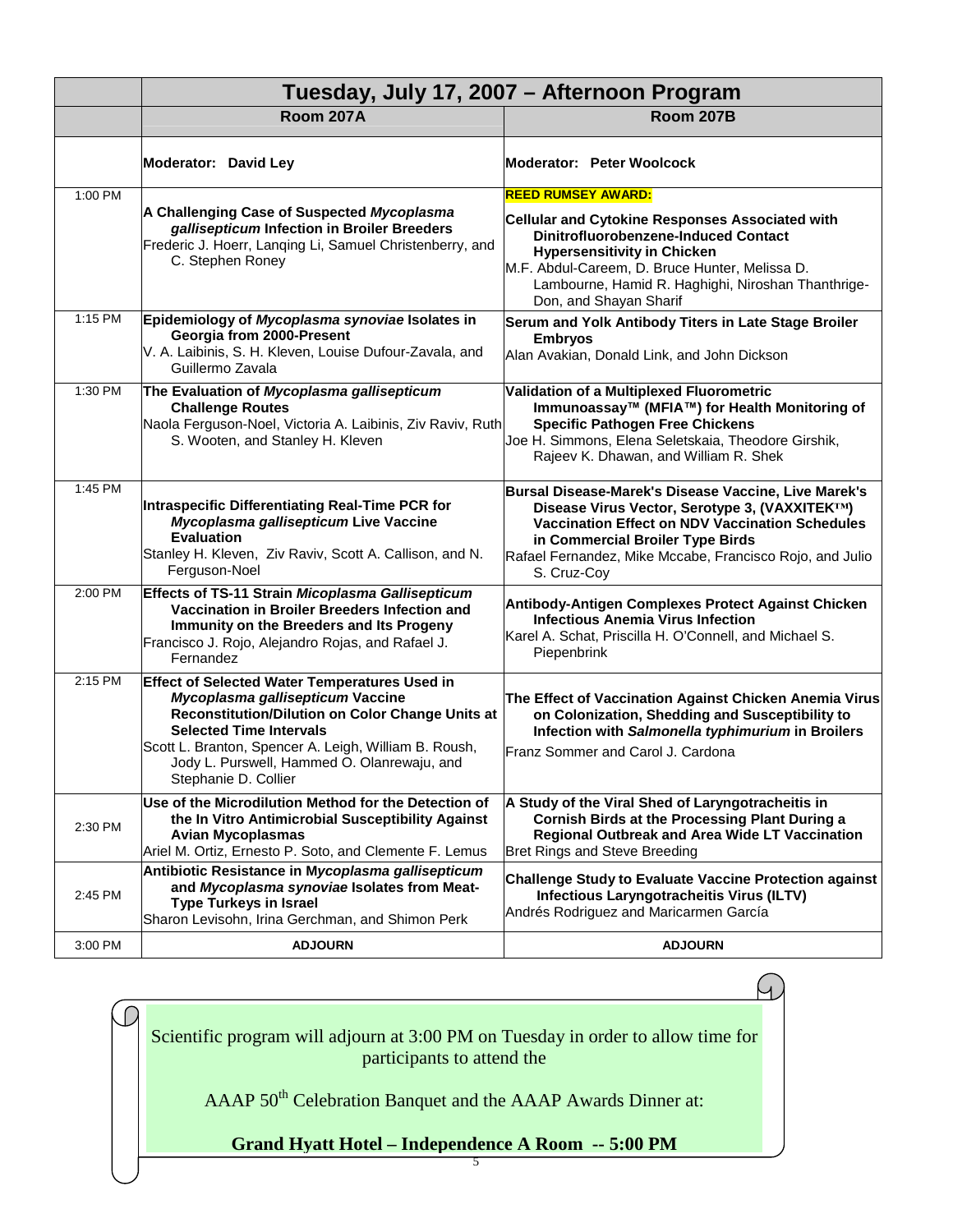|          | Wednesday, July 18, 2007 - Morning Program                                                                                                                                                                                |                                                                                                                                                                                                                             |
|----------|---------------------------------------------------------------------------------------------------------------------------------------------------------------------------------------------------------------------------|-----------------------------------------------------------------------------------------------------------------------------------------------------------------------------------------------------------------------------|
|          | <b>Room 207A</b>                                                                                                                                                                                                          | <b>Room 207B</b>                                                                                                                                                                                                            |
|          | Moderator: Kalen Cookson                                                                                                                                                                                                  | Moderator: Erica Spackman                                                                                                                                                                                                   |
| 8:00 AM  | <b>Commercial Broilers: A Field Case Report</b><br>Suzanne Young Stamey, Calvin Anthony, Kevin<br>Crider, and Todd Cartwright                                                                                             | Vertically Transmitted Viral Arthritis (Reovirus) in Characteristics of a Novel Infectious Bronchitis Virus<br><b>Isolates from Delmarva Broiler Chickens</b><br>Jack Gelb                                                  |
| 8:15 AM  | An Outbreak Of Tenosynovitis in Broilers Caused<br>by Vertically-Transmitted Reovirus<br>J. J. Courtney, M. M. E. Andersen, G. Zavala, H. S.<br>Sellers, and S. M. Williams                                               | Infectious Bronchitis Viruses Isolated in California 2004-<br>2006<br>Peter R. Woolcock and Carol J. Cardona                                                                                                                |
| 8:30 AM  | Unusual Case: Hemochromatosis Due to Lead<br>Poisoning in a Wild Mallard Duck<br>Scott D. Fitzgerald, Jessica S. Hoane, and Thomas<br>M. Cooley                                                                           | Pathogenesis of Infectious Bronchitis Virus in the Fully<br><b>Functional Oviduct of Unvaccinated Laying Hens</b><br>Kapil Chousalkar and Juliet R. Roberts                                                                 |
| 8:45 AM  | <b>Commercial Pekin Ducks</b><br>Richard M. Fulton                                                                                                                                                                        | Vitamin E Deficiency Induced Cardiomyopathy in The Dynamics of Spray Vaccination for IBV in Commercial<br><b>Broilers</b><br>Mark W. Jackwood, Deborah A. Hilt, and Enid T. Mckinley                                        |
| 9:00 AM  | Field Report: Acute Sodium Toxicosis in Turkey<br><b>Poults</b><br>Charles Corsiglia, Rocio Crespo, Richard Chin, H. L.<br>and Arthur Bickford                                                                            | Rapid Selection in Chickens of a Subpopulation Within an<br><b>Attenuated Infectious Bronchitis Virus Vaccine</b><br>Shivaprasad, Murugan Subbiah, Birgit Puschner, Vicky L. Van Santen, Haroldo Toro, and Kellye S. Joiner |
| 9:15 AM  | <b>Effect of Novel Intestinal Anaerobes on Early</b><br>Development of the Broiler Intestine<br>Margie D. Lee, Brett Lumpkins, Youngiae Cho, and<br>Amy Batal                                                             | Risk Factors Associated with the Prevalence of Airsacculitis<br>in Broiler Chickens in Quebec, Canada<br>Rachid Ankouche, Diane Brodeur, Martine Boulianne, and Jean-<br>Pierre Vaillancourt,                               |
|          | <b>Break</b><br>$9:30$ AM $-$ 10:00AM                                                                                                                                                                                     | <b>Break</b><br>$9:30$ AM $-$ 10:00 AM                                                                                                                                                                                      |
|          | Moderator: Scott Fitzgerald                                                                                                                                                                                               | Moderator: Nathaniel Tablante                                                                                                                                                                                               |
| 10:00 AM | <b>Clostridium perfringens and Clostridium</b><br>septicum in Commercial Turkeys - Recent<br><b>Findings</b><br>Daniel Karunakaran                                                                                        | <mark>RICHARD RIMLER PAPER AWARD:</mark><br>Interspecies Transmission: Host Range Determinants of<br>Swine H3N2 Influenza A Virus Transmission from Pigs<br>to Turkeys<br>H. M. Yassine, C-W. Lee, and Y. M. Saif           |
| 10:15 AM | Comparison of Level of Necrotic Enteritis in<br>or Non-Attenuated Live Coccidial Vaccine<br>and Challenged with Clostridium perfringens<br>Greg F. Mathis, Charles Hofacre, Jerry Chapman,<br>and Elleen Katigbak         | Broilers Vaccinated with Either an Attenuated RCA-Free Recombinant Adenovirus-Vectored Vaccine for<br>Mass Immunization of Poultry Against Avian Influenza<br>H. Toro, D. C. Tang, F. Van Ginkel, and Z. Shi                |
| 10:30 AM | Innate Immune Response to Clostridium<br>perfringens and Eimeria maxima in necrotic<br>enteritis Model<br>Hyun S. Lillehoj, Soon S. Park, Patricia C. Allen,<br>Dong Woon Park, Steve Fitz-Coy, and Daniel A.<br>Bautista | Differential Growth of Avian Influenza Virus in Chicken and<br><b>Duck Cells</b><br>Luciana Sarmento, Kristin Zaffuto, Mary Pantin-Jackwood, and<br>Claudio Afonso                                                          |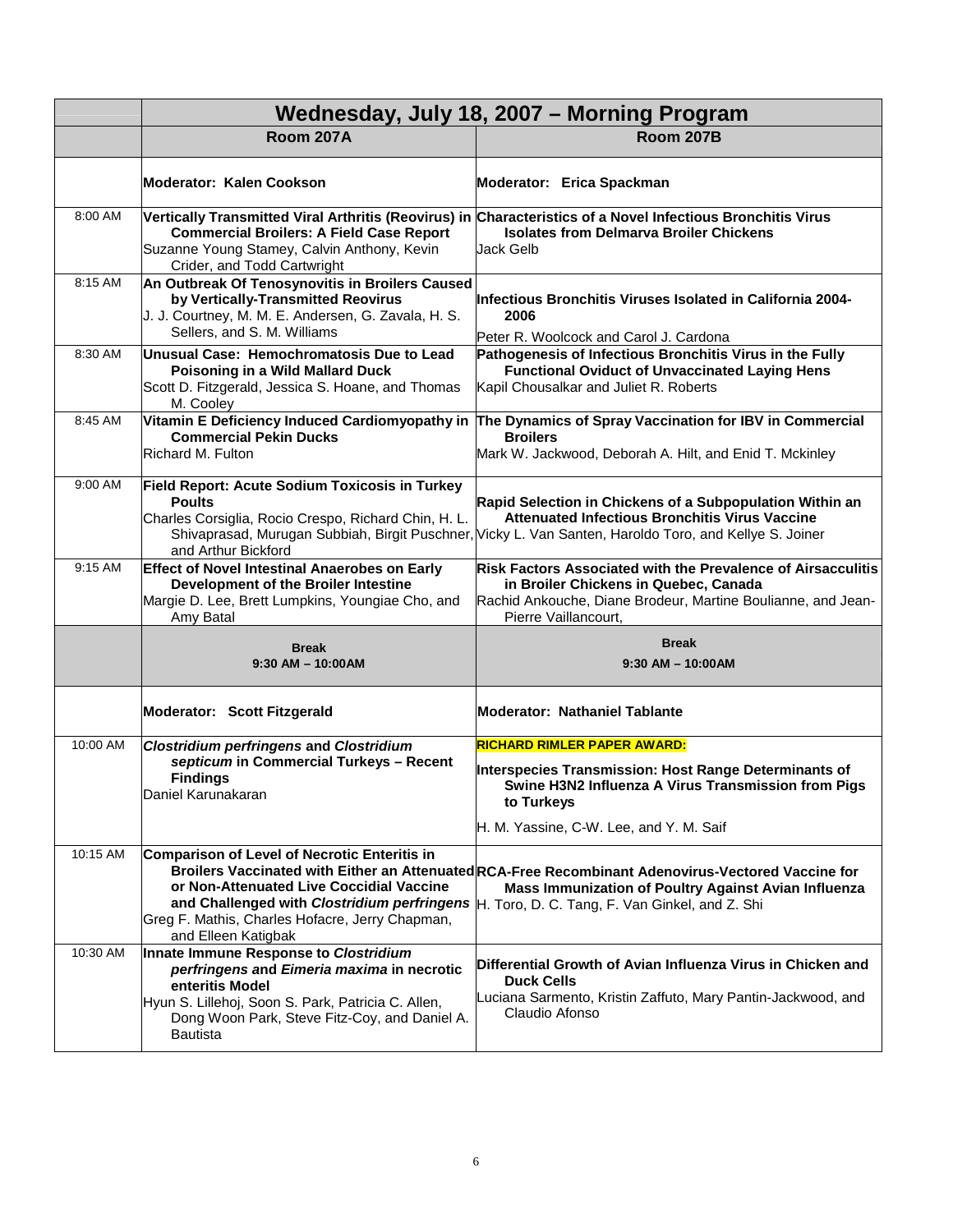|          |                                                                                                                                                                                        | Wednesday, July 18, 2007 – Morning Program                                                                                                                                                                                                                                  |
|----------|----------------------------------------------------------------------------------------------------------------------------------------------------------------------------------------|-----------------------------------------------------------------------------------------------------------------------------------------------------------------------------------------------------------------------------------------------------------------------------|
|          |                                                                                                                                                                                        |                                                                                                                                                                                                                                                                             |
| 10:45 AM | <b>Gangrenous Dermatitis using Eimeria</b><br>maxima and Clostridium septicemia<br>Michelle M. Early-Andersen, Jeffery J. Courtney, and<br>Steve R. Collett                            | Attempts to Develop an Oral Challenge Model for Efficacy of Three Inactivated Vaccines Against Challenge<br>with HPAI H5N1 Vietnam/05 Viruses in Ducks<br>Mary J. Pantin-Jackwood, David L. Suarez, Jennifer Pfeiffer, and<br>Luciana Sarmento                              |
| 11:00 AM | Development of an Experimental Challenge<br><b>Model for Cellulitis in Turkeys</b><br>Anil J. Thachil, Binu T. Velayudhan, David A.<br>Halvorson, and Kakambi V. Nagaraja              | Comparison of In Vivo Innate Immune Responses in Lung<br>and Spleen Tissue Following Infection with Asian H5N1<br>Avian Influenza Viruses in Ducks and Chickens<br>Darrell R. Kapczynski and Mary Pantin-Jackwood                                                           |
| 11:15 AM | Different Strains of Campylobacter jejuni<br><b>Compete for Colonization in Broiler Chicks</b><br>A. Singh Dhillon and Michael E. Konkel                                               | Surveillance, Testing and Epidemiology of Avian Influenza<br>in the New York Live Bird Market System<br>Susan C. Trock, Michelle Gaeta, Lisa Weisse, Tara Howard,<br>Kimberley Tropea, Adam Hollowary, Sung Kim, J. Beeby,<br>Jan Pederson, Dennis Senne, and Edward Dubovi |
| 11:30 AM | <b>Correlation of Experimentally Induced</b><br><b>Colisepticemia with Septox Condemnations</b><br>in Broilers<br>Timothy S. Cummings, Marty Ewing, Floyd Wilson,<br>and Mark Burleson | Using Resident, Wild Mallards as Sentinels for Detecting<br>Low Pathogenic H3, H4, H5, H6, And H7 Type A<br>Influenza Viruses Circulating in Resident, Wild Birds<br>Richard Slemons, Jacqueline Nolting, Lloyd Alexander, and<br>Dennis Senne                              |
| 11:45 AM | Antibiotic Resistance Plasmid Eliminated from<br><b>Poultry Bacteria: New Scientific Evidence to</b><br>Steven R. Clark and Jeremy J. Mathers                                          | Results of Avian Influenza Monitoring in Wild Birds in<br><b>Maryland: 2005-2006</b><br>Counter the Expert Critics and Spin-Factories Cindy P. Driscoll, Larry J. Hindman, Richard Slemons, and<br>Dennis Senne                                                             |
| 12:00    | Adjourn                                                                                                                                                                                | Adjourn                                                                                                                                                                                                                                                                     |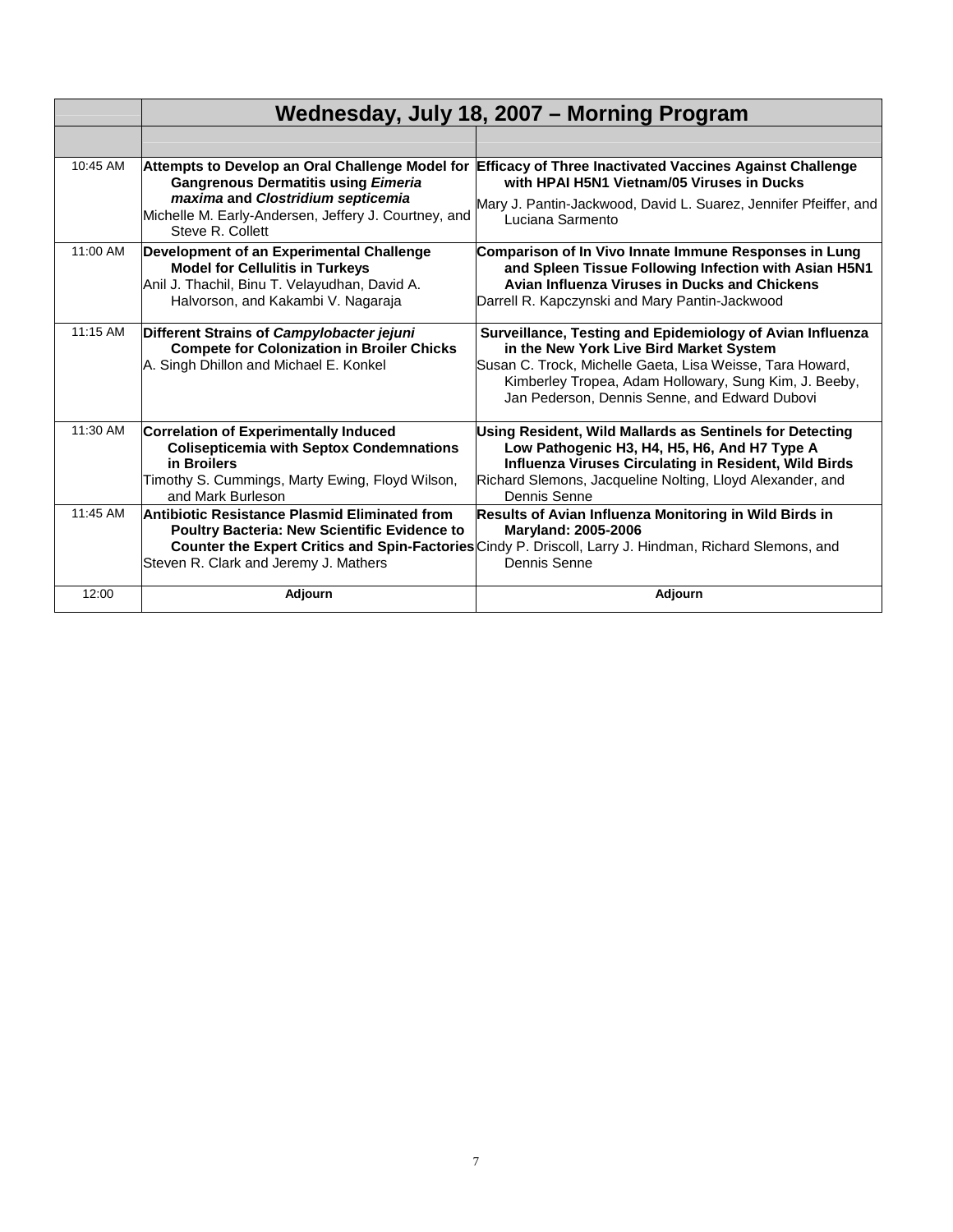# **INSTRUCTIONS FOR POULTRY POSTER PRESENTATION**

The following is specific information about the 2007AVMA Poultry Poster Presentation:

# **Location of Poultry Poster Presentation:**

Convention Center

# **Please refer to the Poultry Poster Program for your session number.**

**NOTE:** Posters must be set up before 7:00 AM on Sunday, July 15<sup>th</sup>.

All posters must be removed by 12:00 PM on Wednesday, July 18<sup>th</sup>.

**Dimensions:** Size of the Mounting Board for Poster: 4 feet X 8 feet (48 inches x 96 inches). All posters must fit within the outer edges of the board. All boards will be double sided, so another presenter may be mounting a poster on the other side of the board at the same time.

# **General Information:**

- 1. Your poster presentations must be available for viewing during the hours scheduled by the Poultry Poster Section.
- 2. Handouts are permitted. *Sale of any material is strictly prohibited*.
- 3. Poster sessions are intended to serve as informal discussions and not as lectures or paper reading sessions.
- 4. Pushpins will be available in the poster areas. Please do not write or paint on the poster boards.
- 5. Projection equipment and electrical outlets will not be provided in the poster session area.
- 6. One (1) complimentary convention registration will be provided for the primary author of each poster.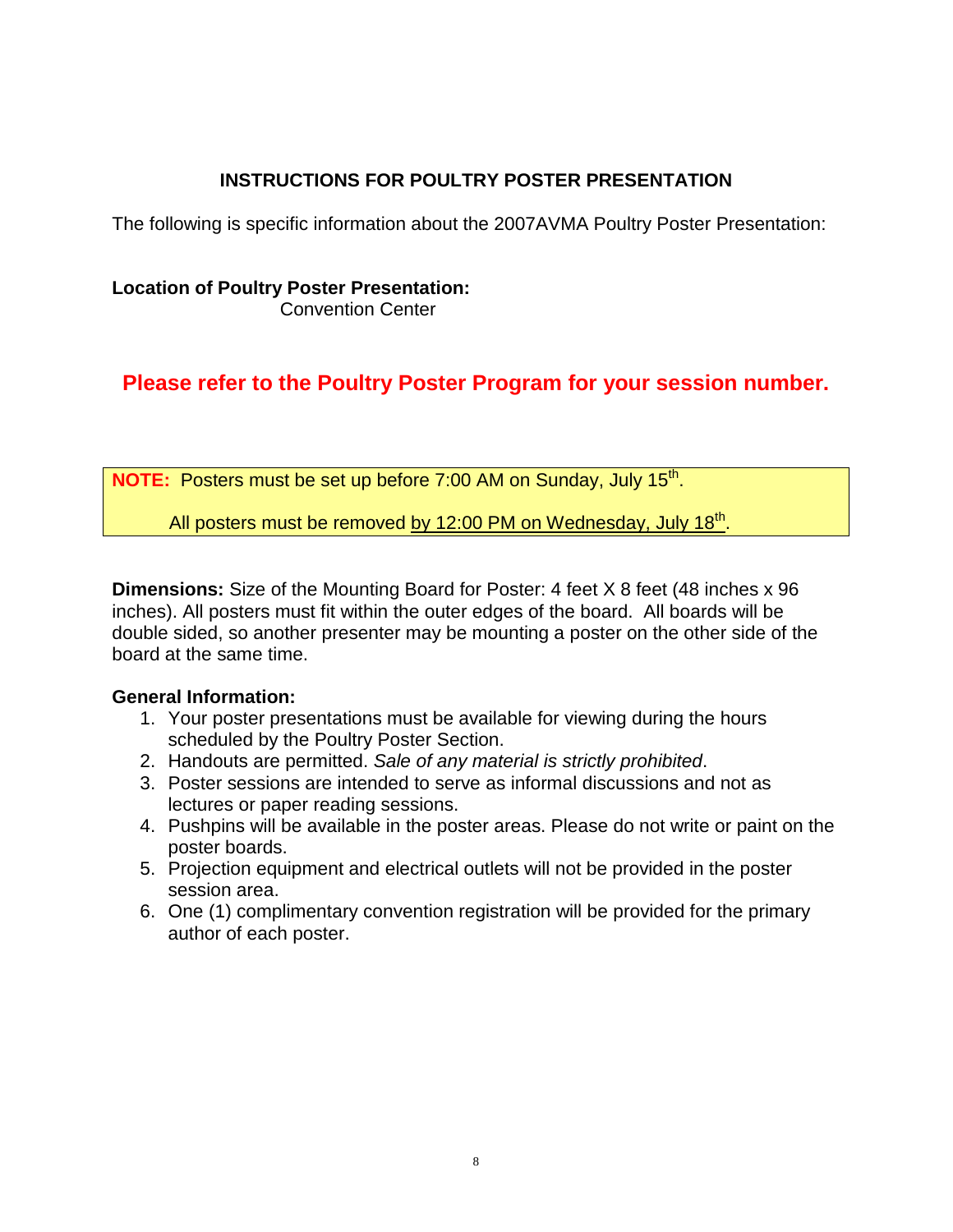# **Poster Session Sunday, July 15 – Wednesday, July 18, 2007 Room 206**

## **Avian Influenza**

- **1. Histopathological Studies of the Respiratory System of Essential Oil-Treated Broilers Against** *Mycoplasma gallisepticum* **and/or H9N2 Challenges** Elie K. Barbour, Rindala G. El-Hakim, Danyelle D. Gerges, Pia A. Nehme, Hussam A. Shalb, and Marc S. Kaadi
- **2. Evaluation in Chickens of a Killed NS1 Mutant Avian Influenza Virus Vaccine** Vinyak Brahmakshatriya, Blanca Lupiana, and Sanjay M. Reddy
- **3. Comparative Pathology of H5N1 Highly Pathogenic Avian Influenza Virus Infection in Avian Species in the Orders Anseriformes and Charadriiformes** Justin D. Brown, David E. Stallknecht, and David E. Swayne
- **4. Epidemiological Studies on Avian Influenza Infection in the Migrating Wild Bird** Seong-Hwan Byun, Min-Jeong Kim, Jeong-Nyeo Kim, and In-Pil Mo
- **5. Development of Microsphere-Based Assays for the Detection of H5 and H7 Subtype Avian Influenza Virus** Wonhee Cha, Megan Strother, Mo Saif, and Chang-Won Lee
- **6. Avian Influenza Neuraminidase 1 (N1) ELISA Using Baculovirus Expressed Antigen and its Application on DIVA Vaccination Strategy** Maricarmen García, Yuru Liu, Xiuqin Xia, David E. Swayne, David L. Suarez, Mark W. Jackwood, and Egbert Mundt
- **7. Determination of Pathogenicity of Jordanian Local Isolate of Avian influenza (H9N2) in Broiler-Chickens** Saad Gharaibeh
- **8. Efficacy of Inactivated Vaccine Against Low Pathogenic Avian Influenza (H9N2) in SPF and Commercial Chickens** Bong-Do Ha, Chang-Hee Lee, Jong-Nyeo Kim, and In-Pil Mo
- **9. Sequence Analysis and Phylogenetic Study of ihe Entire Genome of Three Avian Influenza H9N2 Subtypes from South China** Mazhar I. Khan, Zhixun Xie, Jianbao Dong, and Xiaofei Tong
- **10. Zoning as a Measure to Minimize Avian Influenza Spread During an Epidemic** Heather Labelle, Jean-Pierre Vaillancourt, Michel Bigras-Poulin, and Alex Thompson
- **11. Replication of Influenza Viruses in Chicken-Origin (DF-1) and Quail-Origin (QT-6) Cell Lines** Chang-Won Lee, Keumsuk Hong, and Megan Strother
- **12. Development of a Triplex Fluorescence Microsphere Based Immunoassay (FMIA) for the Detection of Antibodies to Avian Influenza Virus Proteins** Blanca Lupiani, Douglas S. Watson, and Sanjay M. Reddy
- **13. Ups and Downs of Implementation of an Eradication Strategy During an Outbreak of HPAI (H5N1) in Iran** Seyed Mehdi Mirsalimi and Afshin Hedayati
- **14. Efficacy and Safety of the Low Pathogenic Avian Influenza Vaccine (H9N3) in SPF Chickens** In-Pil Mo, Jung-Eun Kim, Jeong-Hwa Shin, Seong-Hwan Byun, and Jong-Nyeo Kim
- **15. Validation of a New Avian Influenza Antibody Blocking ELISA** R. Munoz, K. Velek, A. Rice, B. Packer, S. Michaud, H. Liauw, and V. Leathers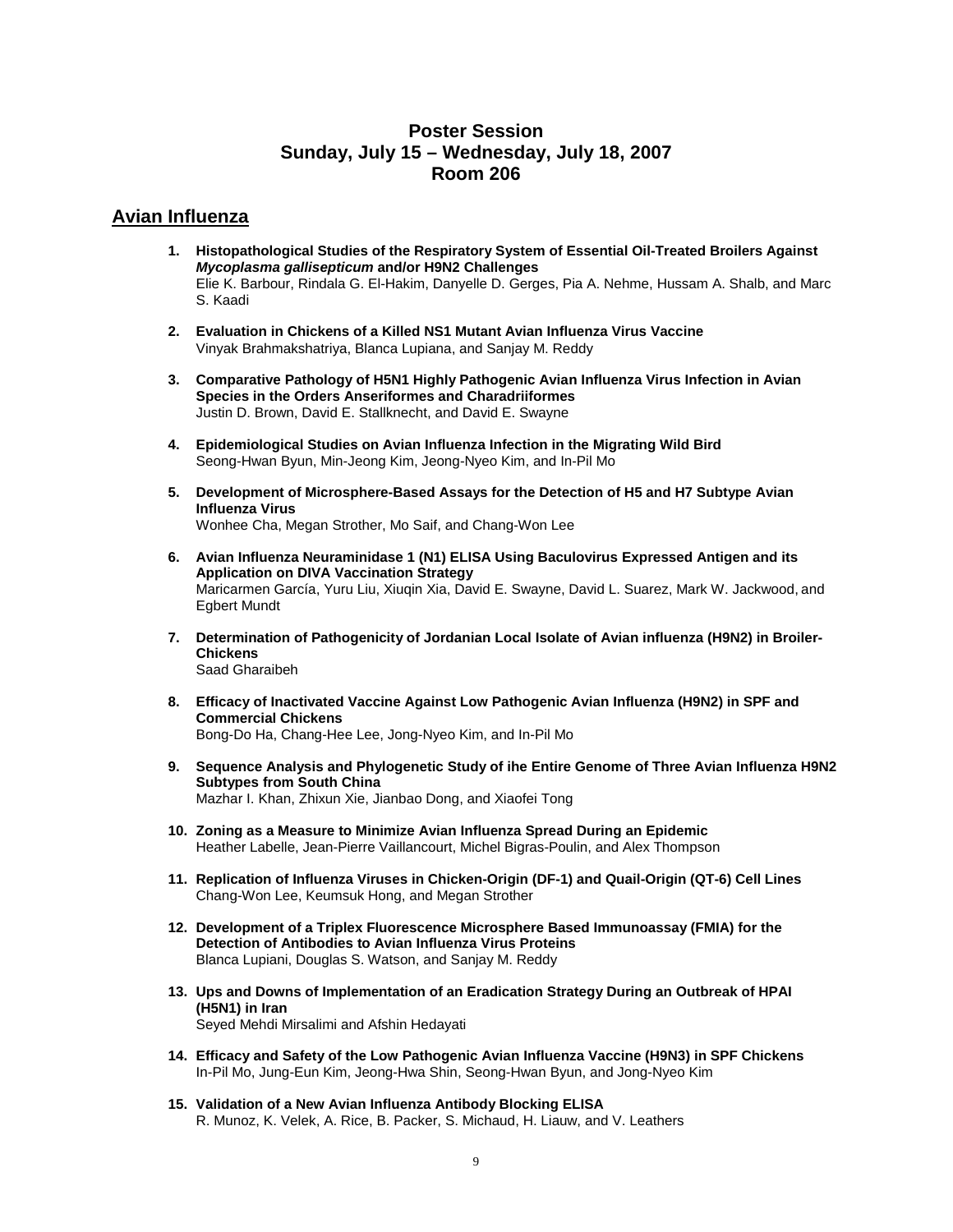- **16. Genetic and Biological Characterization of the H5N2 Virus Isolated from a Parrot** Smitha Somanathan-Pillai, David L. Suarez, and Chang-Won Lee
- **17. Evaluation of Poultry Diagnostic Tests for Avian Influenza Virus in Duck Origin Samples** Erica Spackman And Mary J. Pantin-Jackwood
- **18. The Importance of Educational Programs in the Prevention and Control of Avian Influenza** Nathaniel L. Tablante
- **19. New Way to Develop Live Influenza Vaccine Candidate Strains** Leyi Wang, Smitha Somanathan-Pillai, Megan Strother, Keumsuk Hong, Mo Saif, David Suarez, and Chang-Won Lee

### **Bacteria, Miscellaneous**

- **20. Case Report: Dactylariosis in Bobwhite Quail** Joel Cline, J. Scott Helton, and Frederic J. Hoerr
- **21. Non-Serotypable** *Avibacterium paragallinarum* **Infection in Commercial Layers** A. García, F. Romo, A. M. Ortiz, and P. J. Blackall
- **22. The Incidence of** *Bordetella avium* **in Mississippi Broilers** Sue Ann Hubbard and Roy D. Montgomery
- **23. Serotypes of** *Riemerellar anatipestifer* **Isolated from Commercial Ducks and Vaccination of Ducks with Killed Oil Vaccine in Korea** Seong-Joon Joh, Pornpen Pathanasophon, Yong-Kuk Kwon, Min-Chul Kim, Min-Jeong Kim, Hyuk-Man Kwon, Jae-Hong Kim, and Jun-Hun Kwon
- **24. Pathogenic Campylobacter in Turkey Production** Catherine M. Logue, Mohamed K. Fakhr, Jessica L. Thorsness, and Julie S. Sherwood
- **25. Cutaneous Candidiasis of the Comb in a Broiler Breeder Flock** Claudia Osorio, Oscar J. Fletcher, Michael J. Dykstra, and H. John Barnes
- **26. In Vitro Adhesion Assays of** *Gallibacterium* **to Chicken Tracheal or Oviductal Epithelial Cells** Saúl Ramírez, Andrea Zepeda, Vicente Vegas, Vladimir Morales, Luis Pérez, Soledad Díaz, Henrik Christensen, Anders Miki Bojesen, and Edgardo V. Soriano
- **27. Detection of** *Avibacterium paragallinarum* **By PCR: Conditions of Nasal Swab Samples Submitted To The Diagnostic Laboratory** Edgardo V. Soriano, Vladimir Morales, Salvador Lagunas, Simón Martínez, Celene Salgado-Miranda, and Patrick J. Blackall
- **28. Peritonitis in Egg-Type Chickens Caused by** *Gallibacterium anatis* **and** *Escherichia coli* Darrell W. Trampel, Yvonne Wannemuehler, and Lisa K. Nolan
- **29. Hemadsorption and Hemagglutination of** *Ornithobacterium rhinotracheale* Vicente Vega, Andrea Zepeda, Saúl Ramírez, Pomposo Fernández, Roberto Montes De Oca, Patrick J. Blackall, and Edgardo V. Soriano
- **30. Hemadsorption and Hemagglutination of** *Gallibacterium* **Reference Strains** Andrea Zepeda, Saúl Ramírez, Vicente Vega, Vladimir Morales, Martín Talavera, Henrik Christensen, Anders Miki Bojesen, and Edgardo V. Soriano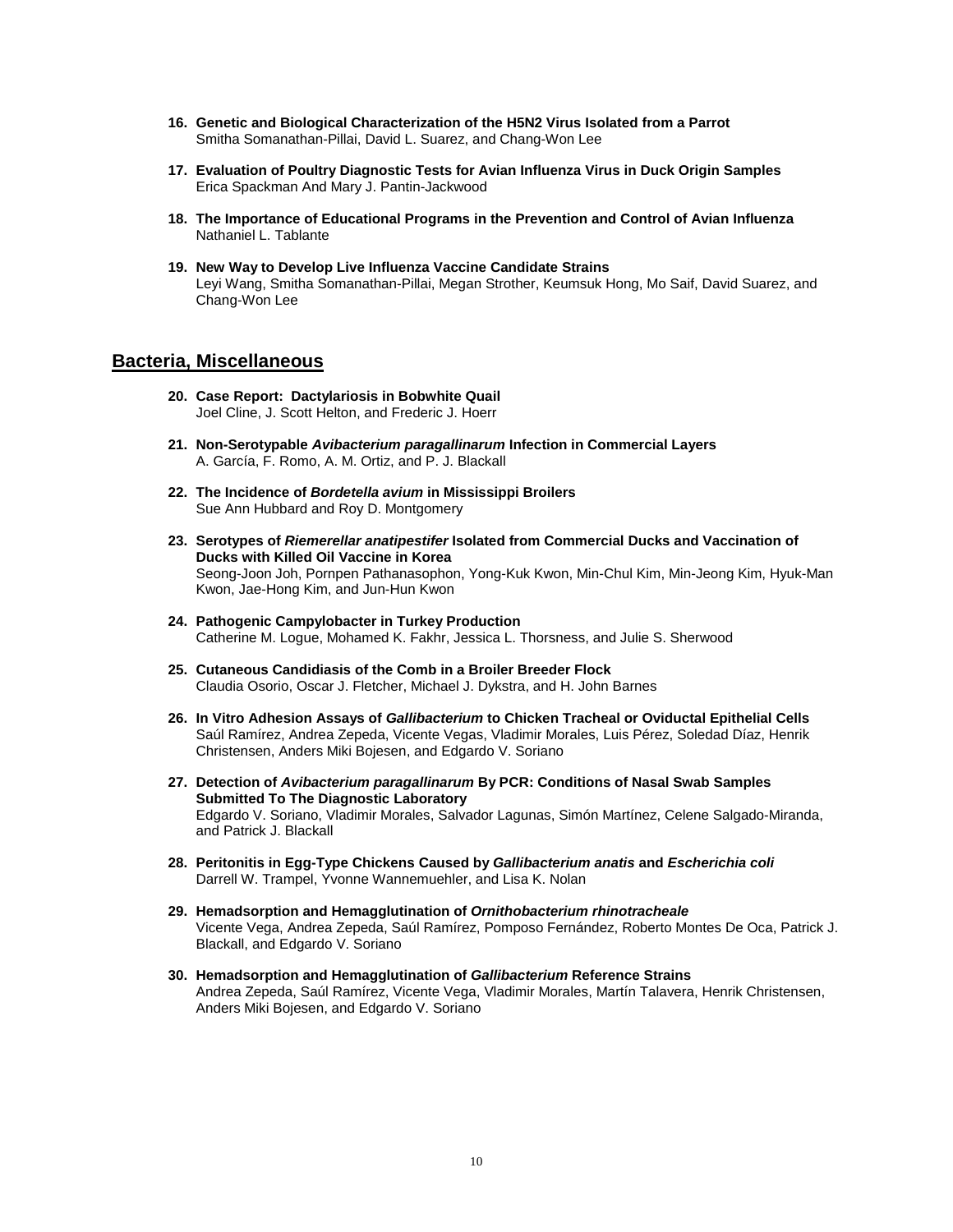# **Chicken Anemia Virus**

- **31. Peruvian Serological Survey for Chicken Anemia Virus in Broiler Chickens** Rosa Gonzalez, Eliana Icochea, Branko Alva, Xavier Castro Pozo, and Paola Cruz
- **32. Mapping of Epitopes of VP2 Protein of Chicken Anemia Virus Using Monoclonal Antibodies** Xiaomei Wang, Xiaoyan Wang, Honglei Gao, and Yulong Gao

### *E. coli*

- **33. Emergence af Antimicrobial Resistance, Class 1 Integrons, and R Plasmids Among Avian** *Escherichia coli* Lisa K. Nolan, Timothy J. Johnson, Yvonne M. Wannemuehler, Jennifer Scaccianoce, and Catherine M. Logue
- **34. Creation of an** *Escherichia coli* **Plasmid Genome Database** Paul Mangiamele, Timothy J. Johnson, Yvonne M. Wannemuehler, and Lisa K. Nolan
- **35. Multiplex PCR Can Distinguish Between Virulent And Commensal Avian** *Escherichia coli* Yvonne Wannemuehler, Timothy J. Johnson, Curt Doetkott, Sandy Cloud Rosenberger, and Lisa K. Nolan

### **General Diseases And Management**

- **36. Focal Duodenal Necrosis (FDN) an Emerging Disease Affecting the Layer Industry** Tammy A. Baltzley and Thomas G. Rehberger
- **37. A Case of Acute Intoxication with Monensin in Broiler Chickens** Elisabeta Bianu and Daniela Nica
- **38. High Mortality of Newly Hatched Commercial Meat Turkeys** Richard P. Chin, Rocio Crespo, Charles Corsiglia, H. L. Shivaprasad, Murugan Subbiah, Franz Sommer, and George L. Cooper
- **39. Characterization of Broiler Carcasses Condemned at Processing Plants** Marty Ewing, Timothy S. Cummings, Floyd Wilson, and Mark Burleson
- **40. Proliferative Lung Disease in Broiler Breeder Hens** Oscar J. Fletcher, Michael Martin, and John Barnes
- **41. The Use of a Field Data Collection Software to Aid in a More Informed Decision Making Process in a Production Setting** Luis B. Gomez and Francisco J. Obispo
- **42. Addressing the Continuing Educational Needs of Poultry Producers** Teresa Y. Morishita
- **43. Accidental Poisoning of Geese with Zinc Phosphide** Daniela Nica and Elisabeta Bianu
- **44. Agroterrorism – Is the Threat to Agribusiness Real?** Robert A. Norton and Mark D. Gorwitz
- **45. Histologic Evaluation of the Extramedullary Hemopoietic Tissue in Healthy and Yolk Sac Infected Young Broilers** C. Gabriel Senties-Cué, Floyd D. Wilson, and Danny L. Magee
- **46. Early Diagnosis of Fatty Liver-Hemorrhagic Syndrome in Commercial Layers Using Clinical Biochemistry** Hyun-Hee So, Min-Jeong Kim, Hwan-Hee Kim, and In-Pil Mo

11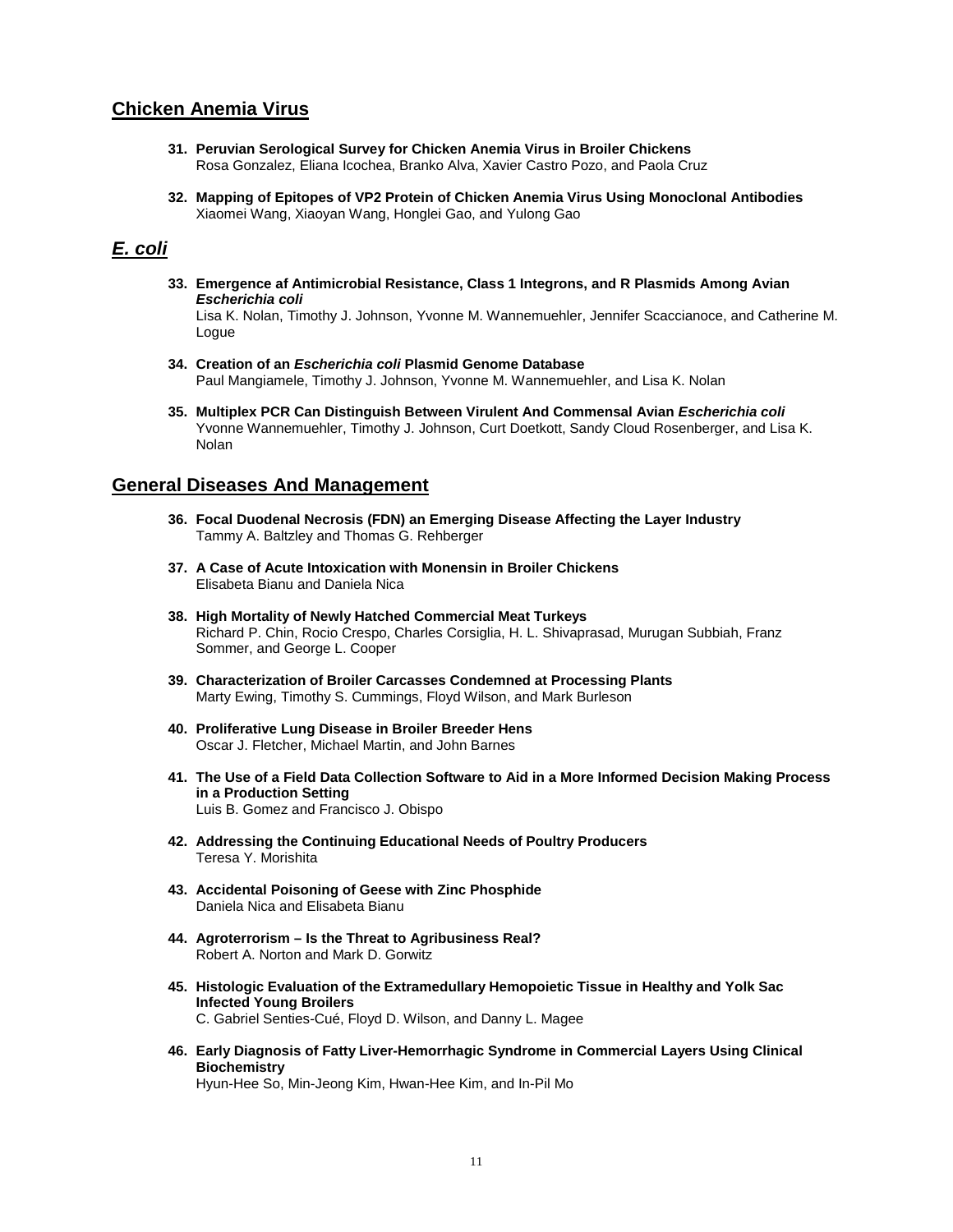**47. Biosecurity Multimedia Training: A Follow-Up to the US Poultry & Egg Association Training Program**

Jean-Pierre Vaillancourt, Gene Lambert, Andrew Rhorer, and Charles Beard

- **48. Effect of Breeder Flock and Management System on Sibling Turkeys** Eduardo J. Vivas, Michael P. Martin, Sophia Kathariou, Robin M. Siletzky, and John Barnes
- **49. Interesting Microscopic Lesions in Cases Submitted to Poultry Diagnostic And Research Center and Georgia Poultry Laboratory Network** Susan M. Williams
- **50. Routine Histological & Histomorphometric Finding in the Spleen and Bone Marrow of "Small Birds" and Other Carcass Cohorts Condemned at Slaughter Under the Sep-Tox Disposition Category**

Floyd Wilson, Fred Hoerr, Tim Cummings, and Marty Ewing

# **Immunology, Immunity And Vaccines**

- **51. Anatomic Histopathology Evaluation of Thymus, Bursa and Spleen from Broilers Chickens Raise in Reuse Litter vs New Litter** Monica Alba Chinta, Eliana E. Icochea, Pablo S. Reyna, Rosa Gonzalez, Branko Alva, Pilar Vejarano, and Antonio Tambini
- **52. Practical Comparison of Spray and Barrel Methods of Vaccine Administration to Broiler Breeder Pullets**

Samuel P. Christenberry, Darryl M. Moore, N. Scott Vanhoy, and Clyde A. Weathers

- **53. Development of a Real-Time RT-PCR Assay for Turkey Cytokines** J. Michael Day and Erica Spackman
- **54. US Veterinary Immune Reagents Network** H. Lillehoj, J. Lunney, C. Baldwin, J. LaBresh, D. Horohov, J. Hansen, N. Miller, E. Bengten, G. Chinchar, M. Wilson, and B. Wagner
- **55. Interpreting ELISA Test Results** Danny L. Magee and Philip A. Stayer
- **56. Oligodeoxynucleotides Containing CpG Motifs (CpG-ODN) Induce Predominantly A Th1 Type Immune Response in Neonatal Chickens** Bhavinibahen Parekh, Susantha Gomis, Suresh Tikoo, Lorne Babiuk, Andrew Potter, Philip Willson, George Mutwiri, and Arshud Dar
- **57. Development of Recombinant Antigens for Multiplexed Serologic Monitoring of Specific Pathogen Free Chickens** Michelle L. Wunderlich, Michael J. Smith, Barry A. Bronson, Rajeev K. Dhawan, and Joe H. Simmons

### **Infectious Bronchitis Virus**

**58. Spike Gene Sequence Analysis of Infectious Bronchitis Virus Vaccine Viruses and Their Genetic Stability In Vivo**

Enid T. Mckinley, Deborah A. Hilt, and Mark W. Jackwood

**59. Cloning of the Pathogenic M41 Strain of Avian Infectious Bronchitis Virus as Bacterial Artificial Chromosome**

Shankar P. Mondal and Elizabeth L. Buckles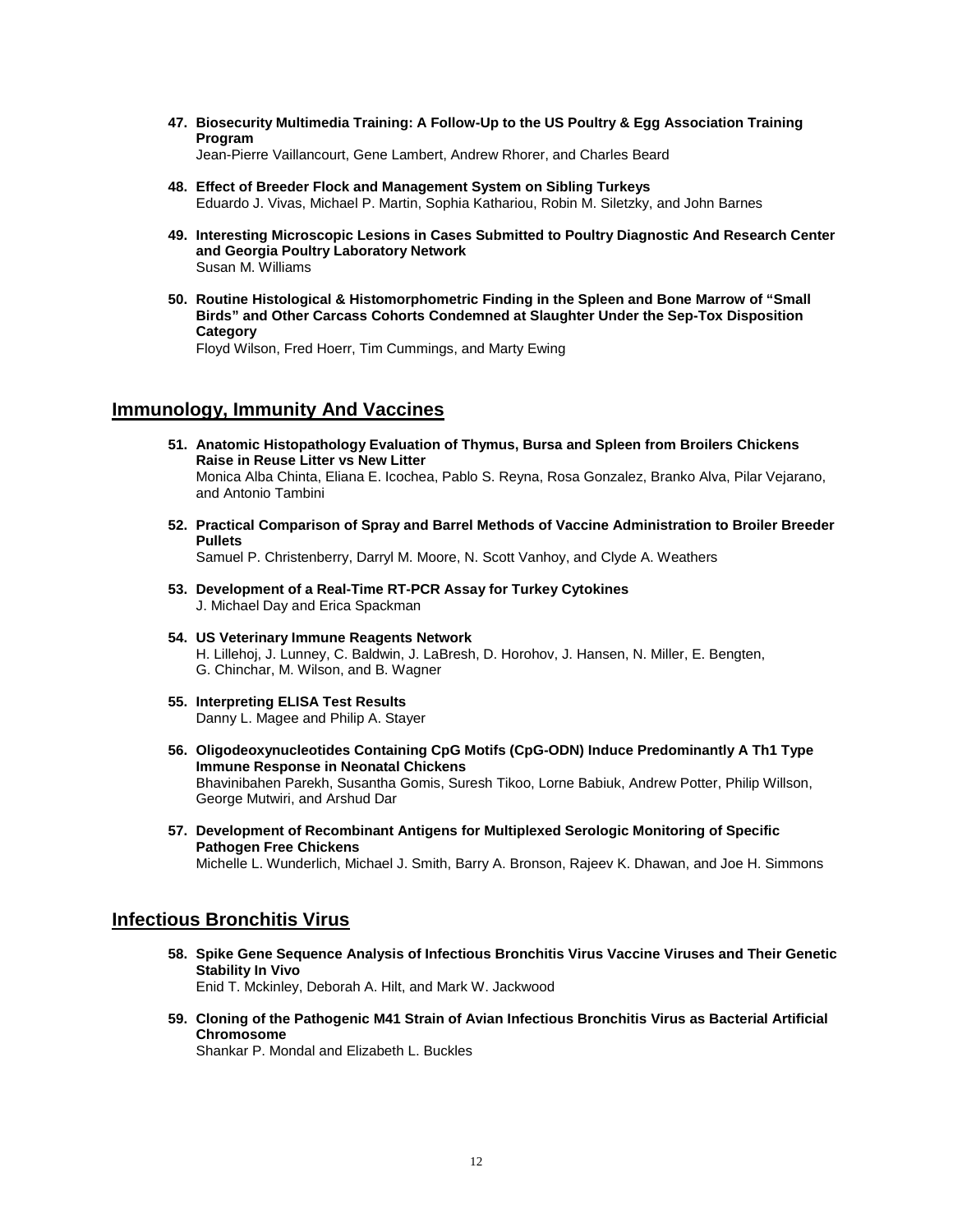## **Infectious Bursal Disease**

- **60. The Use of Gamma Irradiation for the Inactivation of Infectious Bursal Disease Viruses** Daral J. Jackwood, Susan E. Sommer-Wagner, and Howard Pharo
- **61. Comparison of the VP4 Sequences Among Very Virulent, Pathogenic and Attenuated Infectious Bursal Disease Viruses** Lester Lefever and Daral J. Jackwood
- **62. DNA Vaccination Conferring Protection of Chickens Against Infectious Bursal Disease by Priming with DNA Vaccine and Boosting with Killed Vaccine** Tsang Long Lin, Ming Kun Hsieh, and Ching Ching Wu
- **63. Evaluation of the Pathogenicity of Infectious Bursal Disease Viruses from Layer Flocks in the United States** Daral J. Jackwood, Bollini Sreedevi, Lester J. Lefever, and Susan E. Sommer-Wagner
- **64. Bursal Disease Virus Situation in Mexico: Epidemiology and Phylogenetic Studies** Maritza Tamayo, Mario Lechuga, and Mauricio Gonzalez
- **65. Infectious Bursal Disease Virus (IBDV) Nonstructural Protein VP5 Contributes to Virulence of Very Virulent IBDV** Kaori Terasaki, Tsuyoshi Yamaguchi, Kenji Ohya, and Hideto Fukushi
- **66. Molecular Detection and Differentiation of Infectious Bursal Disease Virus: A Review** Ching Ching Wu, Peter Rubinelli, Ming Kun Hsieh, and Tsang Long Lin
- **67. An Improved Method for Infectious Bursal Disease Virus Rescue using RNA polymerase II System**

Xiaomei Wang, Ziaole Qi, Yulong Gao, and Honglei Gao

### **Laryngotracheitis**

**68. Differentiation by RFLP and Nucleotide Sequencing of ILTV Strains Isolated During an Outbreak in São Paulo, Brazil**

Jorge Luis Chacón Villanueva, Laura Y. Villarreal, Mario S. Asayag, and Antonio J. Piantino Ferreira

**69. In Vitro Characterization of Infectious Laryngotracheitis Virus (ILTV) Isolates from United States (US)**

Ivomar Oldoni and Maricarmen García

## **Miscellaneous Virus**

- **70. A Duck Hepatitis Virus Type 1 is Agent Of Pancreatitis and Encephalitis in Muscovy Duckling** Jean-Luc Guerin, Olivier Albaric, Vincent Noutary, and Cyril Boissieu
- **71. Epidemiological Studies of Adenoviral Infection in the Broiler Farms** Jong-Nyeo Kim, Seong-Hwan Byun, Min-Jeong Kim, and In-Pil Mo
- **72. Characterization of M-Class Genome Segments of Muscovy Duck Reovirus** Yun Zhang, Dongchun Guo, and Hongwei Geng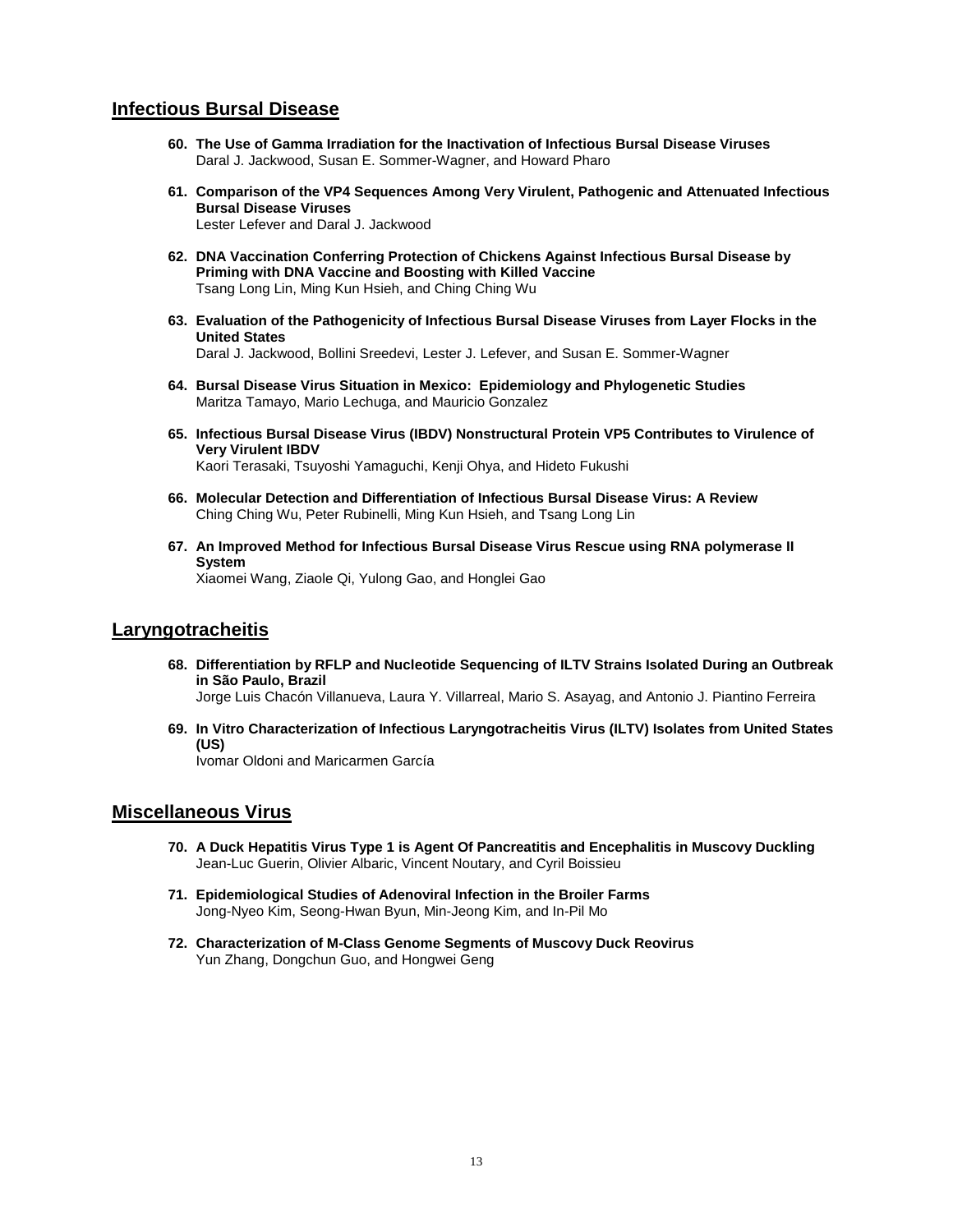## **Mycoplasma**

**73.** *Mycoplasma iowae* **Associated with Vertebral Chondrodystrophy in Commercial Turkeys** David H. Ley, Eduardo J. Vivas, Oscar J. Fletcher, and H. John Barnes

### **Newcastle**

**74. Immunoprotection of a Commercial Vaccine (VG/GA - Strain) Against Newcastle Disease in Broilers Chicken**

Eliana Icochea, Rosa Gonzalez, Pablo Reyna, Jhon Guzman, and Blanca Talavera

- **75. Molecular Analysis of Velogenic Newcastle Disease Virus in Avian Species From Venezuela** Hugo Moscoso, Mariela Brett, Rafael Fernandez, and Charles L. Hofacre
- **76. Development of an Immunochromatographic Kit for the Detection of Newcastle Disease Virus** Haan-Woo Sung, Hyuk-Moo Kwon, JG Choi, JS Oh, and In-Pil Mo

# **Parasitic Diseases**

- **77. Effect of Coccidiosis on Serum Alkaline Phosphatase Levels in Chickens** Chris R. Buckley
- **78. Changes in Immune-Related Chicken Cytokine and Chemokine Gene Expression Following** *Eimeria* **Infection** Hyun S. Lillehoj and Yeong Ho Hong
- **79. Kinetic Analysis of Local Gene Expression Of Duodenum Intraepithelial Lymphocytes Following Primary and Secondary** *E. acervulina* **Infections** Hyun S. Lillehoj, Chul Hong Kim, Yeong Ho Hong, Dong W. Park, and Calvin L. Keeler, Jr.
- **80. Cytokine Gene Expression Profile in Fayoumi Chicken After** *Eimeria maxima* **Infection** Hyun S. Lillehoj, Kyung Kim Duk, Yeong Ho Hong, Dong Woon Park, and Susan J. Lamont
- **81. Immunomodulatory Effect of Dietary Safflower Leaf on Coccidiosis** Hyun S. Lillehoj, Sung-Hyen Lee, Soo-Muk Park, Dong-Woon Park, Yeong-Ho Hong, Duk-Hyung Kim, Hye-Kyung Chun, and Hong-Ju Park
- **82. Comparative Coccidial Oocyst Shedding Patterns of Turkeys Given Coccivac-T** Greg F. Mathis, Charles Broussard, and Linnea J. Newman

# **Pneumovirus**

- **83. Molecular Characterization and Phylogenetic Analysis of Subtype B Avian Metapneumovirus Detected from Brazilian Commercial Flocks** Jorge Luis Chacón Villanueva, Antonio C. Pedroso, Laura Y. Villarreal, Paulo E. Brandão, Antonio J. Piantino Ferreira
- **84. Immunization of Broiler Chickens Against Avian Metapneumovirus Infection** Eliana Icochea, Mercedes Sialer, Raúl Guillermo, Rosa Ríos, Rosa Gonzalez, Pablo Reyna, and Jhon Guzman